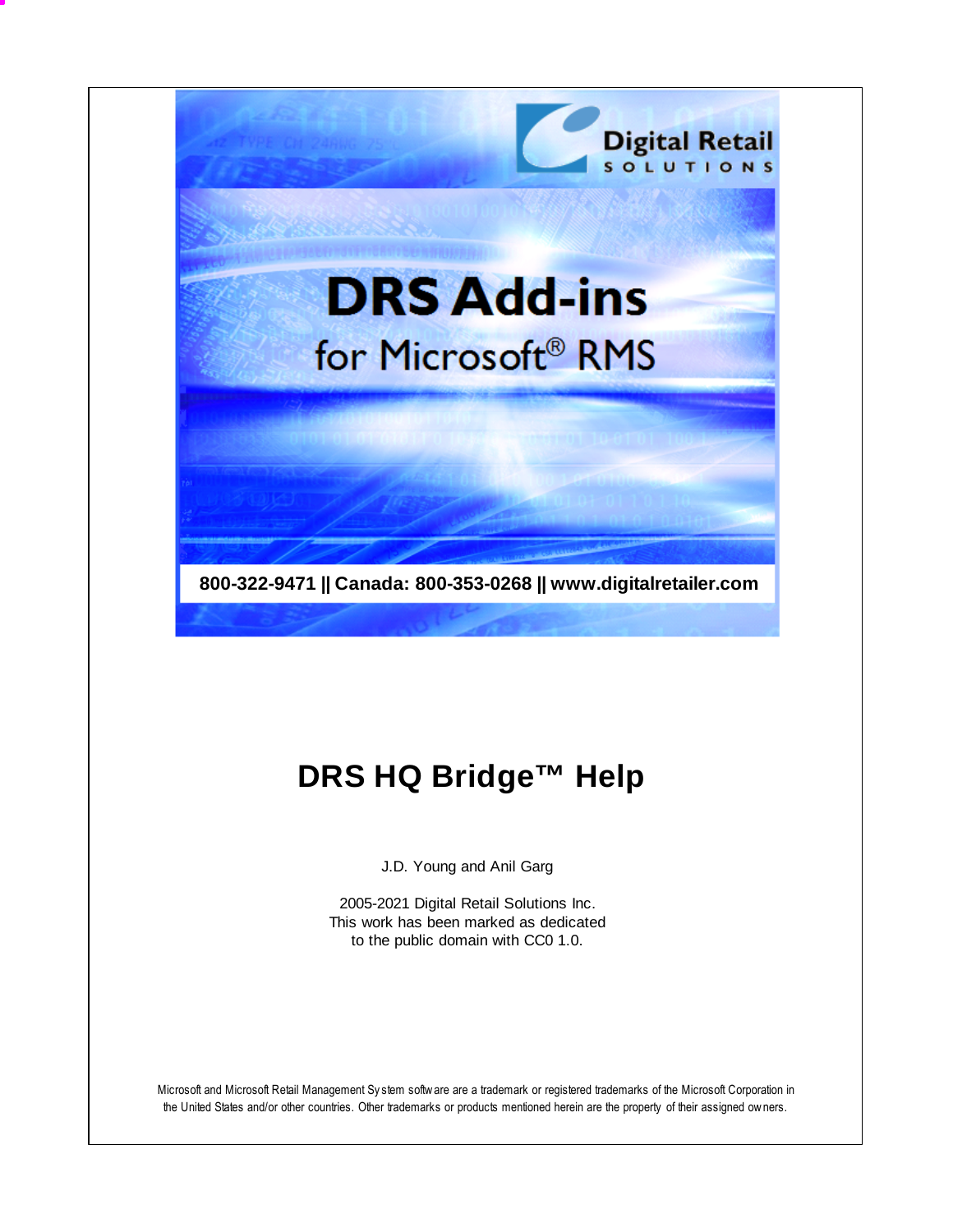$\mathbf{I}$ 

# **Table of Contents**

| 1 DRS HQ Bridge Online Help |
|-----------------------------|
|                             |
|                             |
|                             |
| <b>Configure</b>            |
|                             |
|                             |
| Registration                |
|                             |
|                             |
|                             |
|                             |
| Log auditing                |
| 5 Contact Info              |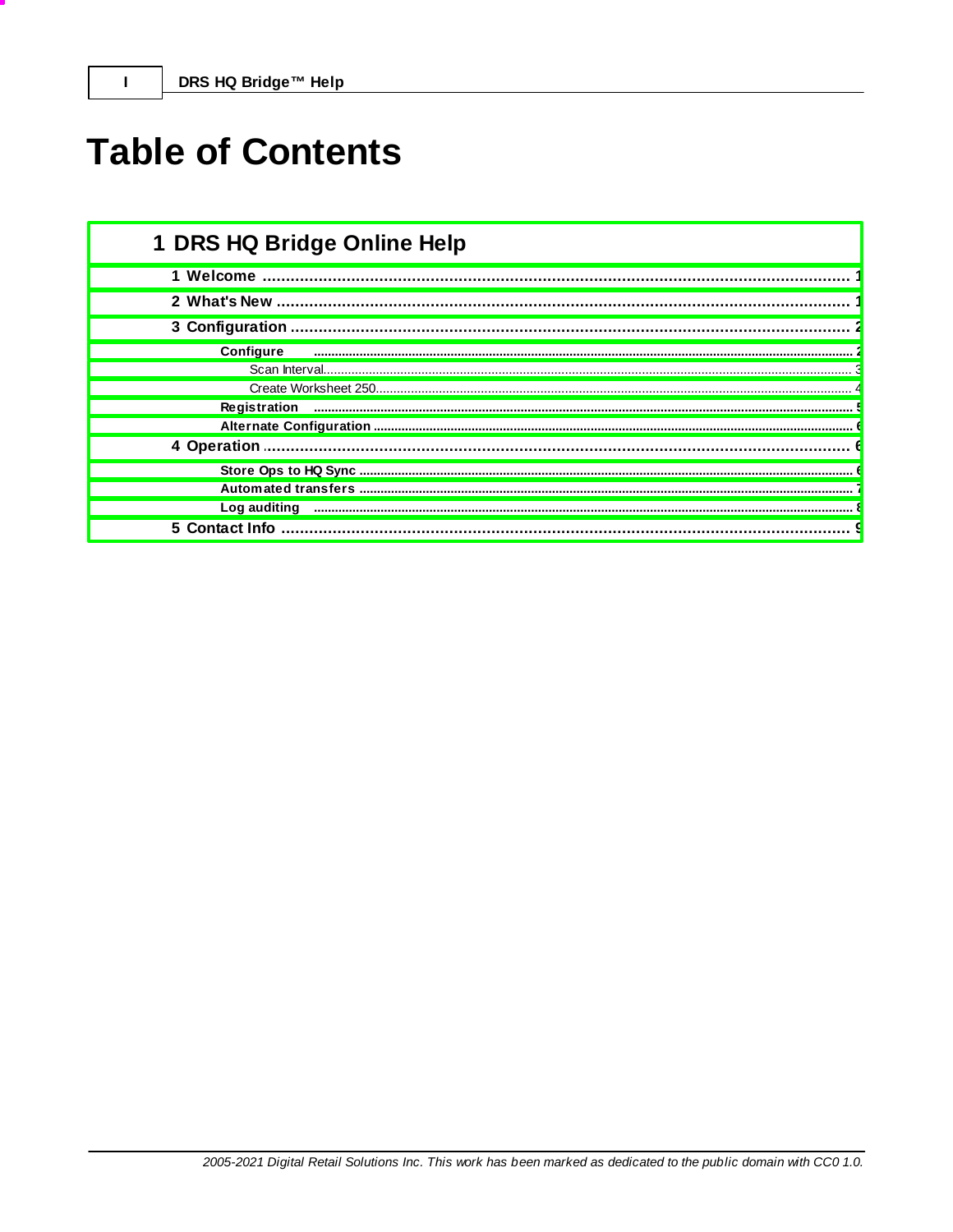## <span id="page-2-0"></span>**1 DRS HQ Bridge Online Help**

## **1.1 Welcome**

This utility allows you to link selected data from Store Operations to Headquarters during a 401 Worksheet update. Once configured, HQ Bridge runs in the background to automate data transfers and updates.

Virtually any data in RMS can be transferred up to HQ from Store Operations and distributed to all stores in the chain. HQ Bridge works in tandem with other DRS utilities to ensure store level data is in sync with HQ.

You can use HQ Bridge to:

- Synchronize SO Tracker item additions created in POS with HQ Manager (ILC, Description, Price, Supplier data)
- Autogenerate SO codes when they are depleted at store locations (requires **DRS AutoGen™**)
- Automate Worksheet 250 in HQ Manager for new item adds on a timed basis (defaults to SO items only; option to include all depts)

HQ Bridge is installed on the PC where HQ Server runs. Scheduling is handled using a timer built into HQ Bridge. Once installed HQ Bridge components run invisibly in background.

#### **This limited edition of HQ Bridge is designed for DRS SO Tracker™ users running in an HQ multi-store environment.**

2005-2021 Digital Retail Solutions Inc. This work has been marked as dedicated to the public domain with CC0 1.0.

## <span id="page-2-1"></span>**1.2 What's New**

The following enhancements have been added since the initial release of **HQ Bridge**.

#### **By December 2021**

Removed licensing requirement, expiry date, and copyright restriction. This work has been marked as dedicated to the public domain with CCO 1.0. To view a copy of this license, visit: <http://creativecommons.org/publicdomain/zero/1.0>

#### **January 2014**

Updated licensing routine to show expiry date in header when 30 days remain, starts flashing when 15 days remain, and displays registration key form upon startup when 5 days remain

#### **June 2012**

- Changed email message used for sending registration request
- Added time limit to the registration key. Updated Registration form and About form to show the expiry date

#### **October 2007**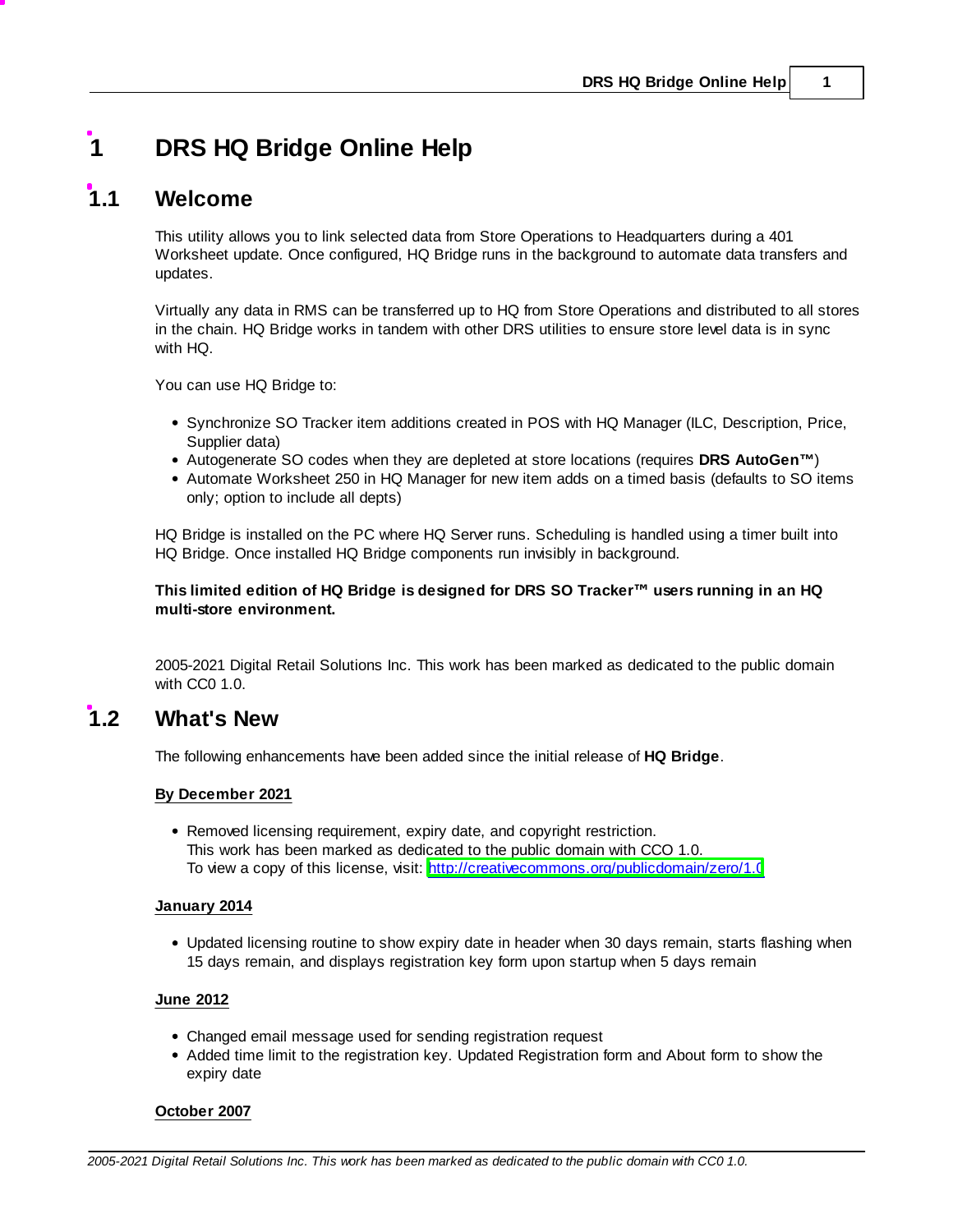• Added code to allow user to pick between using Email client or Notepad when requesting a registration key

#### **March 2007**

- Added code so title will flash if expiring within 3 days
- Added code to decide if database is RMS v1 or v2 and read info from appropriate table
- Made changes to Register form to show the SN for v1 and ID for v2 database
- Updated About form to read store details from HQ Configuration table when connected to HQ database
- Added code to encrypt the password in the registry
- Added ability to email key request from register form; message includes store details

#### **August 2006**

- Added ability to auto create SO codes as they are depleted at the stores. The routine checks to make sure that an item with  $ILC = SO$  is not already in the table as this would prohibit autogeneration. If it finds one it stops and puts a message in the log. It will also log how many SO items are created each time.
- Added ability to view the logs from the popup menu on the taskbar icon.
- Added ability to quit from the popup menu on the taskbar icon.
- Added ability to create Worksheet 250 for new SO items. User can also select to include new items from all departments. The code tracks the last time the worksheet was created and only looks at new items added since that time. This routine will only look at items created after this version is run for the first time and only picks items that are not already on a previous Worksheet 250.

## <span id="page-3-0"></span>**1.3 Configuration**

## **1.3.1 Configure**

From your Windows Desktop select **Start**, **Programs**, **Digital Retail Solutions**, **DRS HQ Bridge**, **Configure HQ Bridge**.

Alternately you can access the **[Configuration](#page-7-0) option** by right-clicking on the HQ Bridge icon <sup>63</sup> in the system tray.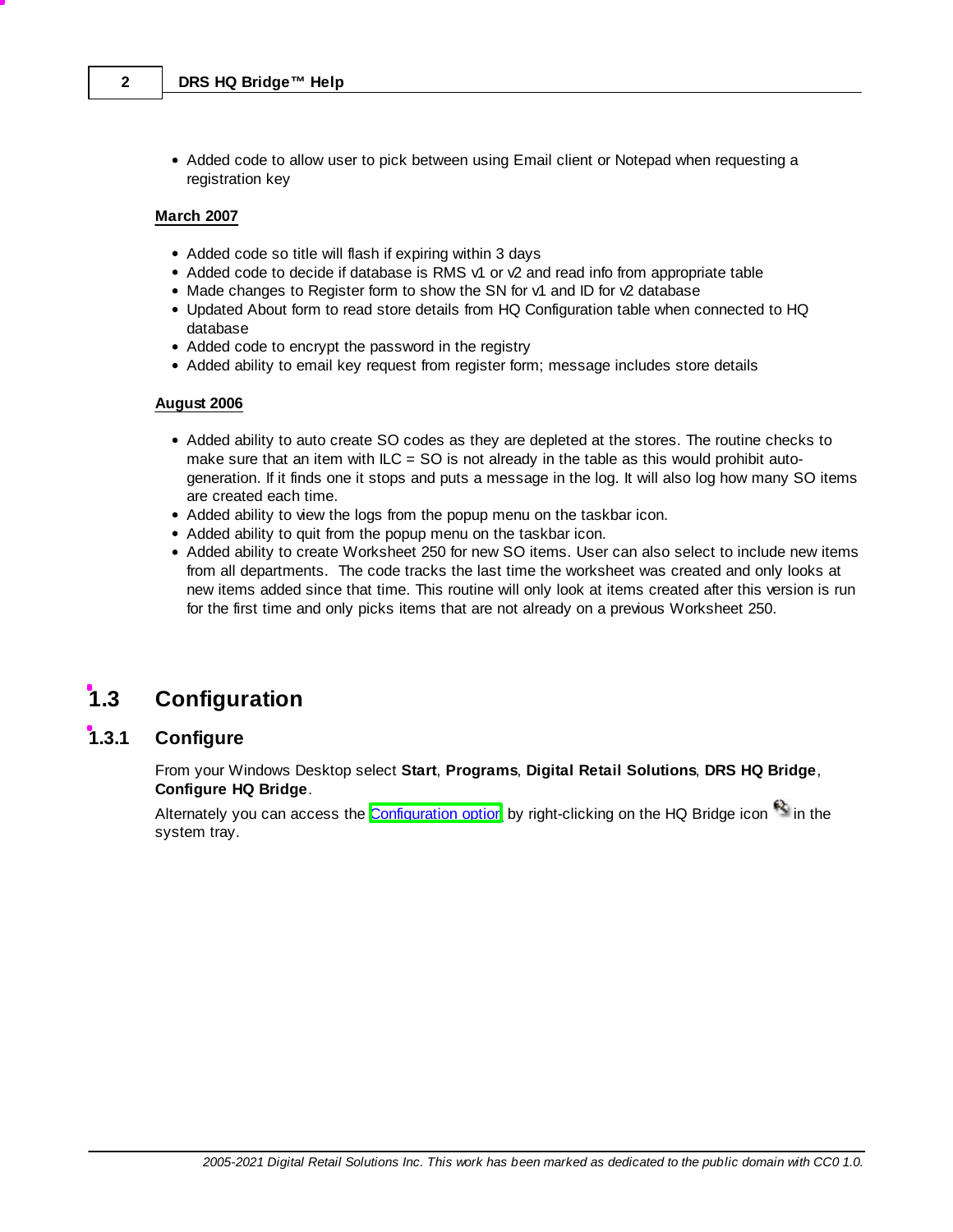|                                               | $\vert x \vert$<br>HQ Bridge™ - Configure (Eval Expires - 11 Mar 2012) |  |  |  |
|-----------------------------------------------|------------------------------------------------------------------------|--|--|--|
| Server                                        | (Local)                                                                |  |  |  |
| User Name                                     | sa                                                                     |  |  |  |
| Password                                      | *********                                                              |  |  |  |
| Database                                      | <b>RMSHQsample</b>                                                     |  |  |  |
| Scan Interval (Min)                           | 15                                                                     |  |  |  |
| Create Worksheet 250                          |                                                                        |  |  |  |
| 10<br>Create Worksheet every (Min)            |                                                                        |  |  |  |
| $\Box$ include new items from all departments |                                                                        |  |  |  |
|                                               | Close<br>Save                                                          |  |  |  |

#### **Database:**

Server: Name of your RMS HQ server. Use (Local) if HQ Bridge is installed on the PC where your HQ database resides.

User Name: SQL Server User Name (default = sa)

Password: SQL Server Password for above user. Your SQL database password is created when you first installed MSDE or SQL Server.

Database: The name of your HQ database (located under HQ Administrator, File, Configure).

Scan Interva: The number of minutes between scans

Create [Worksheet](#page-5-0) 250: Enable generation of Worksheet 250s for new items adds

**NOTE:** Changes made to a database connection setting will *not* update these settings for any other DRS utility.

#### <span id="page-4-0"></span>**1.3.1.1 Scan Interval**

The Scan interval determines how often HQ Bridge scans for updates arriving from stores. You should set this interval lower than the shortest time that HQ Server connects to your stores.

Example: If you have defined the store connection schedule in HQ Manager to update your stores in sequence every 30 minutes, set the scan Interval in HQ Bridge to 15.

From your Windows Desktop select **Start**, **Programs**, **Digital Retail Solutions**, **DRS HQ Bridge**, **Configure HQ Bridge**. Enter the Scan Interval number in minutes. You should enter a time that corresponds to how often your stores connect to HQ.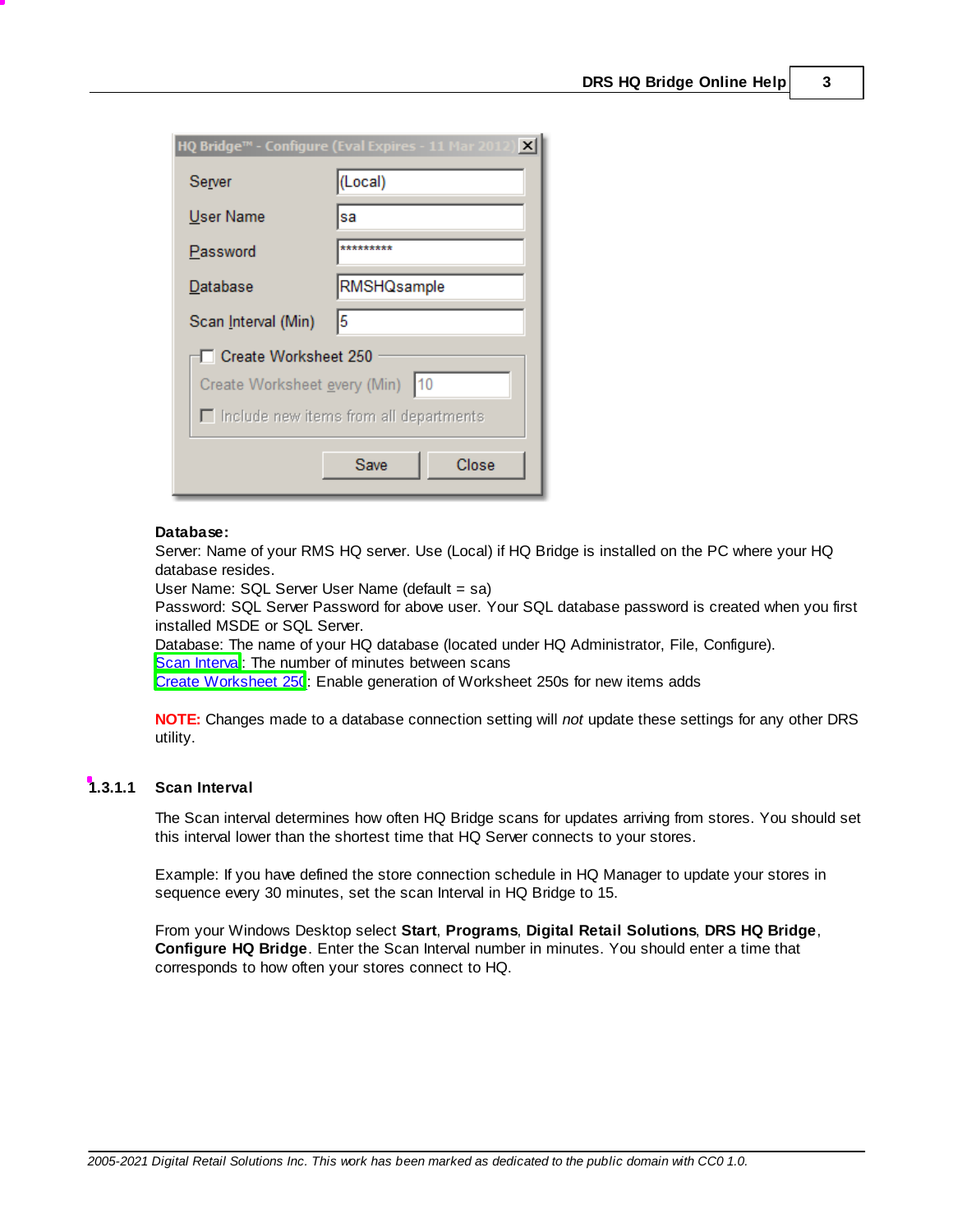| HQ Bridge™ - Configure                        | ×                 |  |  |  |
|-----------------------------------------------|-------------------|--|--|--|
| Server                                        | (Local)           |  |  |  |
| User Name                                     | sa                |  |  |  |
| Password                                      | ****              |  |  |  |
| Database                                      | <b>HQdatabase</b> |  |  |  |
| Scan Interval (Min)                           | 15                |  |  |  |
| Create Worksheet 250                          |                   |  |  |  |
| 10<br>Create Worksheet every (Min)            |                   |  |  |  |
| $\Box$ Include new items from all departments |                   |  |  |  |
|                                               | Close<br>Save     |  |  |  |

#### <span id="page-5-0"></span>**1.3.1.2 Create Worksheet 250**

HQ Bridge can automate the process of generating SO item codes for each store location and transmit those items on a worksheet 250. The worksheet is created on a timed basis and automatically approved for the next 401 connection.

Items are only added to a worksheet if they have not previously been transmitted on a worksheet 250 and their creation date is later than the last time the routine ran.

The default value of 10 means HQ Bridge will check for qualifying new items adds every 10 minutes and, if found, generate a Worksheet 250. We suggest you set minutes appropriate to your stores' connection schedules. If your store locations only connect to HQ twice a day, the minute interval could be set fairly high.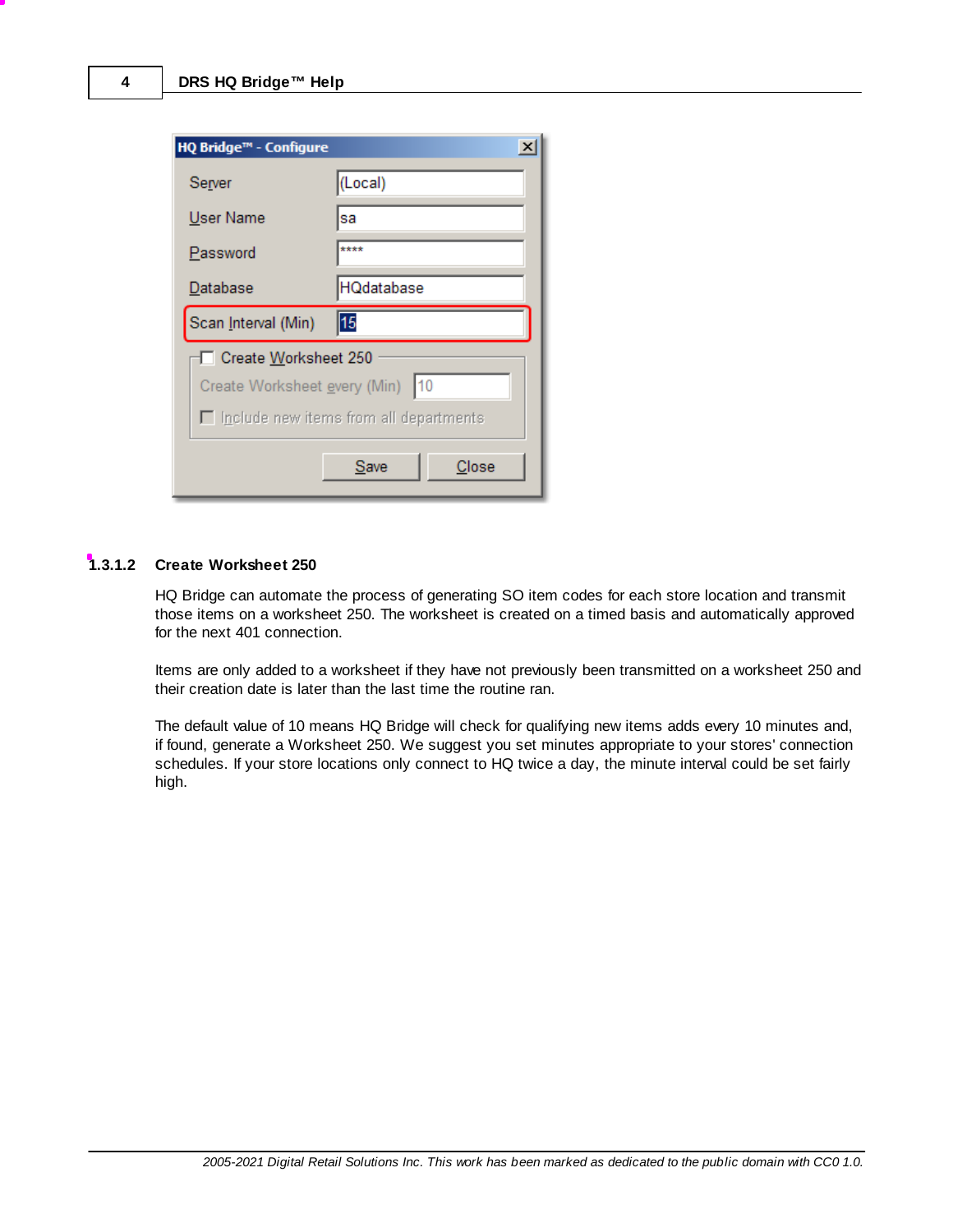| HQ Bridge™ - Configure                   | ×             |  |  |  |
|------------------------------------------|---------------|--|--|--|
| Server                                   | (Local)       |  |  |  |
| User Name                                | sa            |  |  |  |
| Password                                 | ****          |  |  |  |
| Database                                 | HQdatabase    |  |  |  |
| Scan Interval (Min)                      | 15            |  |  |  |
| Create Worksheet 250                     |               |  |  |  |
| 10<br>Create Worksheet every (Min)       |               |  |  |  |
| □ Include new items from all departments |               |  |  |  |
|                                          | Save<br>Close |  |  |  |

By default this routine only includes items in the SO dept. If you enable **Include new items from all departments**, all new item adds will be included on the worksheets, not just SO items.

## <span id="page-6-0"></span>**1.3.2 Registration**

From your Windows Desktop select **Start**, **Programs**, **Digital Retail Solutions**, **DRS HQ Bridge**, **Register HQ Bridge**.

Alternately you can access the [Registration](#page-7-0) option by right-clicking on the HQ Bridge icon <sup>e</sup>t in the system tray.

| HQ Bridge™ - Registration Key |                                    |  |  |
|-------------------------------|------------------------------------|--|--|
| Serial Number                 | OA99C8C99A<br>ಕ್                   |  |  |
| Key                           | CCA994A2B59FF5CC00CD7D7821DAEC140F |  |  |
| Expiration                    | 30 Jun 2013                        |  |  |
|                               | Save<br>Close                      |  |  |

**IMPORTANT:** Your company information must be correct before requesting a registration key. To edit your company information select **HeadQuarters Manager**, **File**, **Configuration**, **Accounts** tab, **Billing Statement Return Address**. Make sure company name, city, state, zip, and phone number are correct. There is a charge to re-issue a registration key for an incorrect address or change of address.

RMS v1.x: Your serial number will begin with QH for Headquarters. RMS  $\sqrt{2}$ .x: Your serial number will be an alphanumeric entry.

**Serial Number:** If your serial number is not listed correctly, you must first connect to your [database.](#page-3-0)

**Key**: When you receive your registration key, insert the key into the box provided and select **Save**. This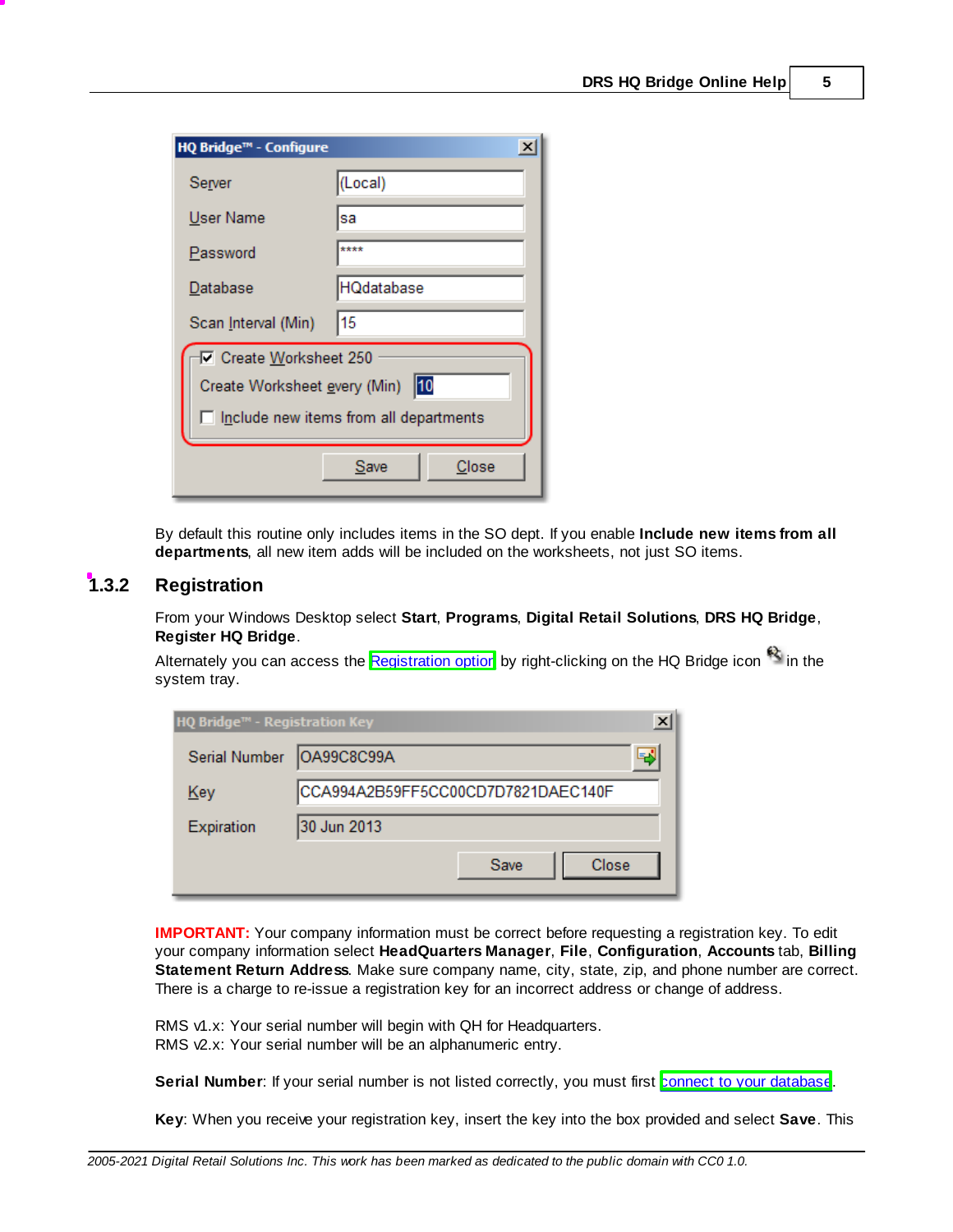will license the installed PC only.

**Expiration**: Date shown will indicate the last day the software will run without renewing the license, To renew, click the envelope icon  $\Box$  and follow the instructions.

**NOTE:** The expiry date will show in the title bar of the application when 30 days are remaining and start blinking when 15 days are left. The registration form will appear when 5 days are remaining. You should renew your license during this period to ensure continued operation. Click the envelope key and follow the instructions. The expiry date is also displayed in the **About** form.

### <span id="page-7-0"></span>**1.3.3 Alternate Configuration**

If you prefer, [Configure](#page-3-0) and [Registration](#page-6-0) options are also available by right-clicking on the HQ Bridge icon in the System Tray.



Right-click on the HQ Bridge magnifying lens icon to view the menu options.



[View](#page-9-0) Log and **Quit** are also accessed from this menu.

## <span id="page-7-1"></span>**1.4 Operation**

## **1.4.1 Store Ops to HQ Sync**

Once you have configured HQ Bridge it runs unattended in background to update data sent from the stores to HQ.

Example:

- 1. SO Tracker is deployed in POS to create a special order item for a customer.
- 2. SO Tracker assigns a special order Item Lookup Code containing the customer's telephone ID, description, price and supplier data.
- 3. SO Tracker updates the local RMS database.
- 4. HQ Client connects to HQ Server during its next scheduled connection.
- 5. Worksheet 401 from HQ downloads updated data from HQ, then transfers any ILC changes made by SO Tracker back to HQ.
- 6. HQ Bridge monitors incoming worksheet data and updates the HQ Manager database as needed (see Note below).
- 7. HQ Manager sends any additional changes to the master item database to the stores on a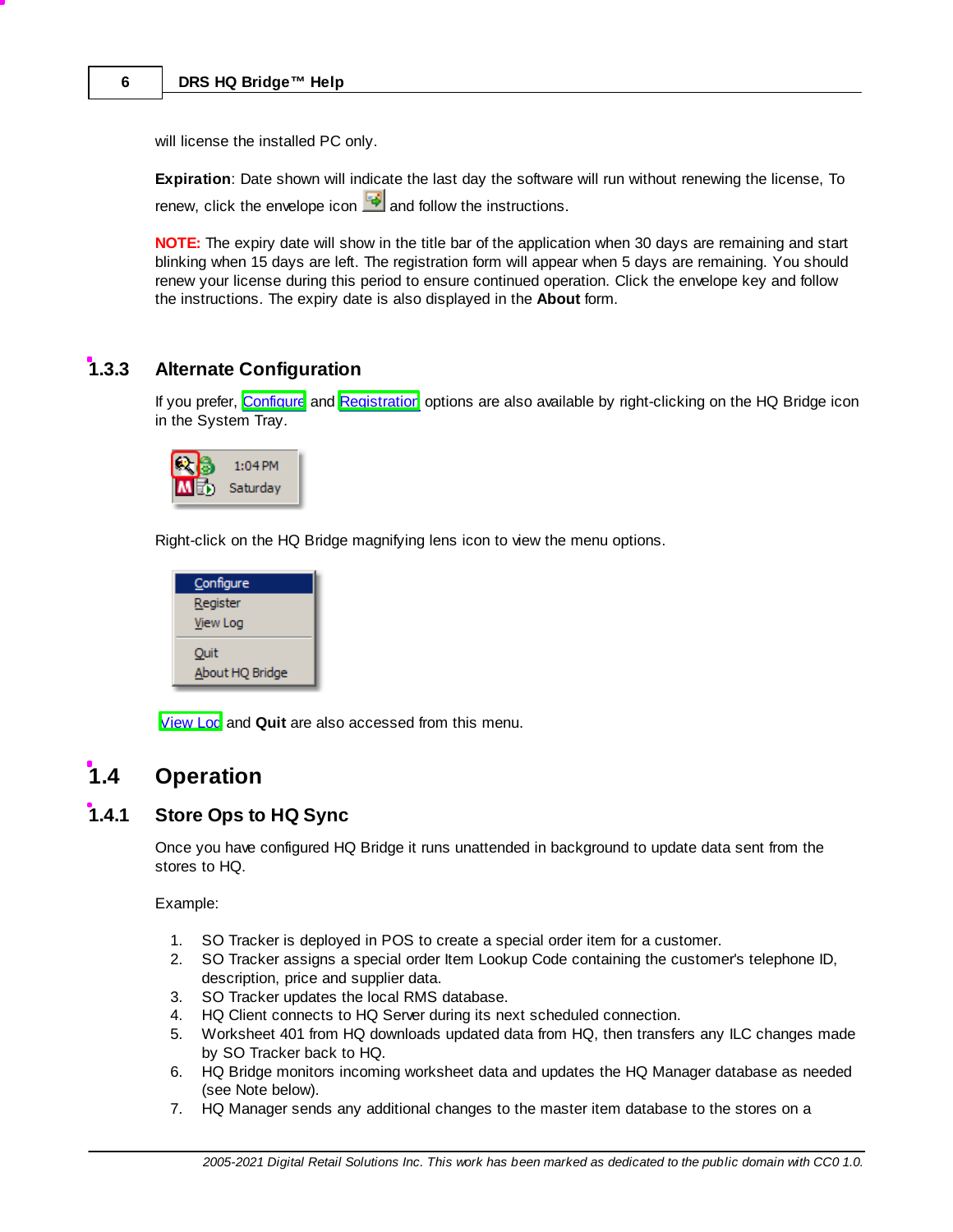subsequent Worksheet 250.

- 8. If SO item codes are running low at any store location, HQ Bridge triggers the creation and transfer of additional codes to those stores on a time basis.
- 9. If enabled, HQ Bridge monitors all new item adds for all depts and creates pre-approved worksheets 250s on a timed basis.

This process repeats as often as 401 worksheet connections occur between HQ Server and HQ Client. In the case of SO Tracker, this ensures items created at the store are synchronized with the item database at HQ.

**NOTE:** In a multi-store environment the ILC entry won't include the coded customer phone number until HQ Bridge runs the periodic update. For this reason the ILC may first appear in HQ Manager as the original number assigned by store location. Example: SO002\_1 from Store 1. When HQ Bridge runs, this number will change to the originating special order format such as SO\_1\_4441234567. This stands for Special Order\_Store 1\_Customer Phone Number 444-123-4567.

**WARNING:** Duplicate SO codes can be created in error by issuing Worksheet 250s with inactive SO items on them. The 250 should only contain SO\_ items if the codes have been activated at the store level, sent up to HQ, modified in HQ (ex. price, description, etc), and the changes need to be sent down to the stores. The best way to avoid this issue is to select the Item Filter option when issuing a worksheet 250s for the SO dept. Then exclude Inactive items in the filter settings.

Example: Inactive = No AND Dept = Special Orders AND Last Updated = Today

If you use Recently Changed items instead, on days when SO\_ codes are auto-replenished the worksheet may contain inactive items in error. The only SO\_ items listed on a user-created worksheet should be those modified in HQ Manager and the changes are being sent back down to the stores.

If you create duplicate entries of this type in error, the only way to fix them is to retire the "bad" codes, cancel the outstanding orders containing those codes, and re-create the order with a new SO\_ item. To retire a code, mark it Inactive in HQ and send down a worksheet 250 containing only those codes you want retired.

#### <span id="page-8-0"></span>**1.4.2 Automated transfers**

**Once you have properly configured and tested HQ Bridge the operation is completely automatic.** You do not need to create SO items manually or process worksheet 250s to transfer these codes to stores. These processes will occur automatically in background as replenishment at the stores is required.

If you experience any problems with HQ Bridge operation, you should first review the og [entry](#page-9-0) for details on the last transfer. If errors are listed, please contact Suppor.

**WARNING:** Duplicate SO codes can be created in error by issuing Worksheet 250s with inactive SO items on them. The 250 should only contain SO\_ items if the codes have been activated at the store level, sent up to HQ, modified in HQ (ex. price, description, etc), and the changes need to be sent down to the stores. The best way to avoid this issue is to select the Item Filter option when issuing a worksheet 250s for the SO dept. Then exclude Inactive items in the filter settings.

Example: Inactive = No AND Dept = Special Orders AND Last Updated = Today

If you use Recently Changed items instead, on days when SO\_ codes are auto-replenished the worksheet may contain inactive items in error. The only SO\_ items listed on a user-created worksheet should be those modified in HQ Manager and the changes are being sent back down to the stores.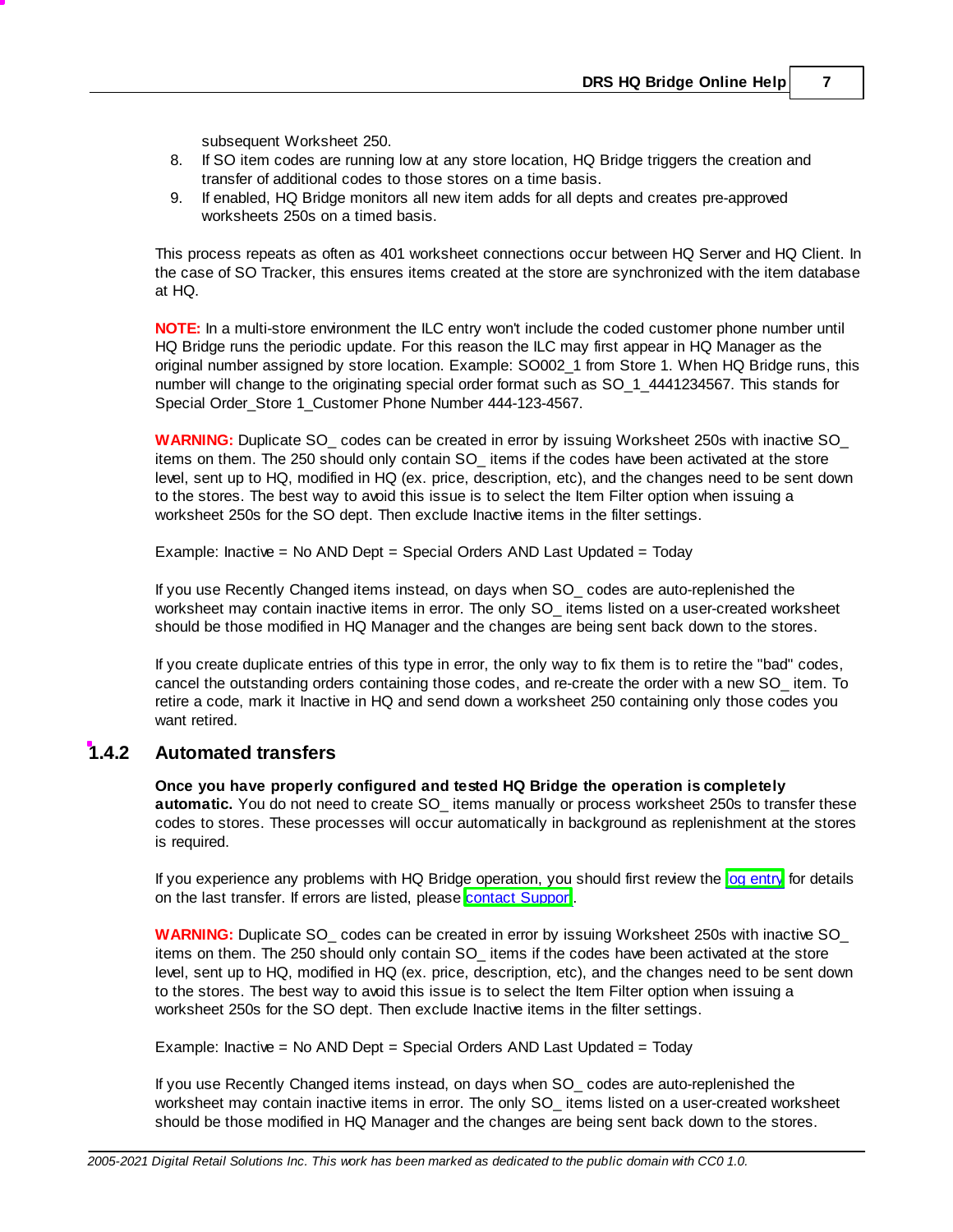If you create duplicate entries of this type in error, the only way to fix them is to retire the "bad" codes, cancel the outstanding orders containing those codes, and re-create the order with a new SO\_ item. To retire a code, mark it Inactive in HQ and send down a worksheet 250 containing only those codes you want retired.

#### <span id="page-9-0"></span>**1.4.3 Log auditing**

#### **HQ Bridge maintains a connection log for auditing and troubleshooting.**

To view the current log entry, right-click on the HQ Bridge icon in the system tray and select View Log.



You will be presented with a list of historical logs by month with the default highlight set to the current month's log.

| Select a Log File to View                                                                     |  |
|-----------------------------------------------------------------------------------------------|--|
| Log Files $\nabla$<br>DRSHQBridge200608.log<br>DRSHQBridge200607.log<br>DRSHQBridge200604.log |  |
| View<br>Close                                                                                 |  |

Double-click or select **View** to list the contents in Notepad.

|  |                            |  | DRSHQBridge200502.log - Notepad<br>$  \Box \Box   \times  $ |  |
|--|----------------------------|--|-------------------------------------------------------------|--|
|  | File Edit Format View Help |  |                                                             |  |
|  | 02/13/05 2:14:41 PM        |  | DRS HQ Bridge is not registered on this machine.            |  |
|  | 02/13/05 2:15:41 PM        |  | DRS HQ Bridge is not registered on this machine.            |  |
|  | 02/13/05 2:16:44 PM        |  | Processed 3 Item Records.                                   |  |
|  | 02/13/05 2:17:41 PM        |  | Processed 0 Item Records.                                   |  |

Log entries will include:

- Registration warning if a valid registration key has not been entered
- How often HQ Bridge runs or whether it was stopped by user